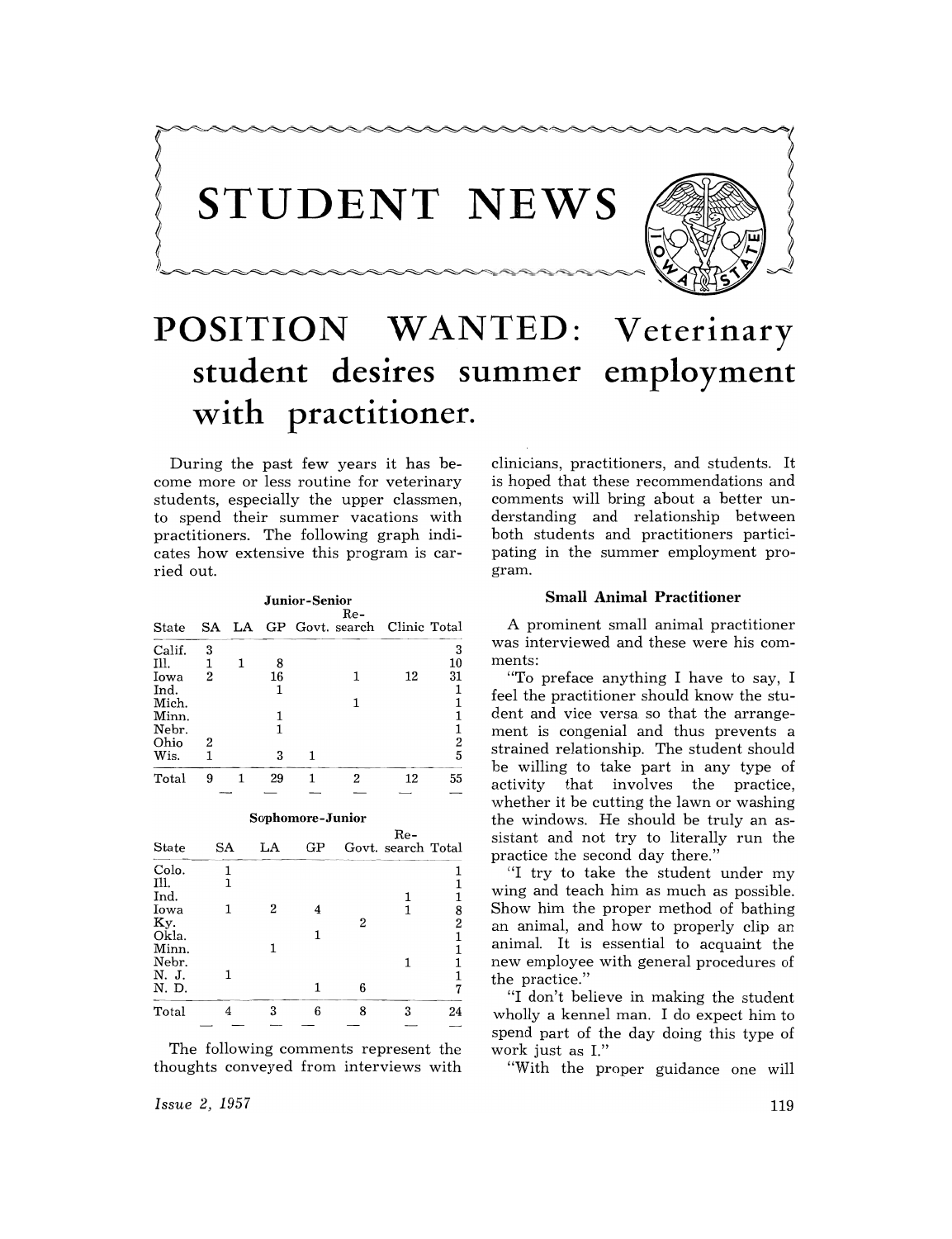find the ambitious student a very valuable assistant."

### Large Animal Practitioner

The following are comments from a prominent large animal practitioner:

"The picture has changed recently because of the new practice act. Now about all a student can lawfully do on his own is castrate and dehorn. He can, however, become a very valuable assistant."

"With regards to the type of student I would like to employ, I would expect a man of practice caliber. He must have certain qualities before he can become a good student and finally a good practitioner. I especially want the man to be clean and neat. The client judges the practitioner and the profession by the type of assistants he employs."

"I expect the student to ask plenty of questions, except of course when in the presence of the client."

#### Clinician

A clinician at Iowa State College had this to say:

"If the proper relationship is established between the practitioner and the student, a period of summer employment may be of immense benefit and inspiration to both the student and the practitioner. The practitioner should realize that the student is well grounded in the basic sciences, but is limited in clinical experience. He expects to do some menial tasks but is desirous of gaining experience in all aspects of practice. The student should always bear in mind that he is in the employ of the practitioner, and further, that while he (the student) is not making great strides financially, he stands to gain in many ways through his assisting in a practice that was established over a period of years. Undoubtedly the student that is keenly observant of the manner in which the practitioner handles his practice will benefit considerably."

### **Students**

The following comments were made by students concerning their previous summer employment:

"Working for a large animal practitioner I was impressed with the psychology of client relations. I learned that a veterinarian must be a diplomat of the first order. Actual field cases were very different from those presented here at the clinic. One probably sees more of the routine cases but usually they are of the acute nature instead of the long standing chronic conditions."

"I was given a chance to present my views on many of the cases. It taught me the value of keen observation and drove home the fact that one has to think on his feet, especially if the client is standing right there."

"An item that had hardly entered my mind was 'what to charge'. The summer work gave me somewhat of an idea. The job of restraint in the field presents many more problems than here in the clinic where we have tables and stocks.'

"Working around a large race track was different to say the least. There we were presented with the acute cases of lameness, etc., some influenza that was 'red hot'. We operated a mobile lab at the track in addition to the regular oflee. Here we could run fecals, blood counts, and turn out x-rays in short order. It's a fascinating business."

"My summer was spent on the West Coast working in an up-to-date small animal hospital. I usually spent about 2 hours per day doing kennel work and the rest with the practitioner. I was allowed to do supervised detailed work, some minor surgery, and part of the business end. I lived in quarters in the hospital and was required to admit the night patients. It was rather confining, but I was well paid. Hours were from 7 a.m. to 6 p.m. 6 days per week. I was very surprised to find the veterinary fees are in general lower than prices charged in larger cities here in the Midwest."

### -John Berthelsen, '58

# -PLEASE. RETURN QUESTiON-NAiRE ON OPPOSITE PAGE.

*Iowa State CoLLege Veterinarian*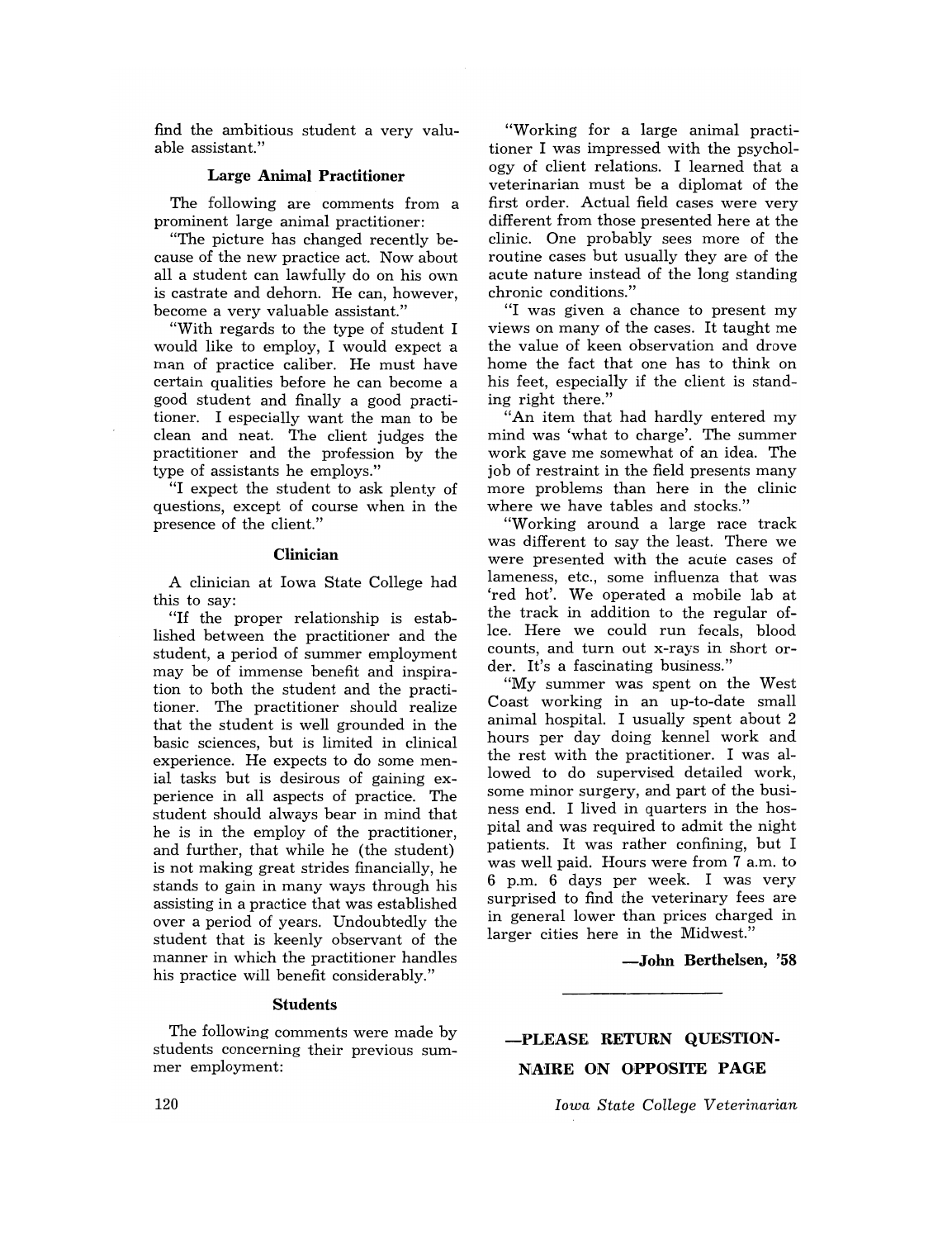| Return to:                    | Dean I. A. Merchant<br>Ames, Iowa | <b>Division of Veterinary Medicine</b>                                                                                                                                                                   |                                                                                |
|-------------------------------|-----------------------------------|----------------------------------------------------------------------------------------------------------------------------------------------------------------------------------------------------------|--------------------------------------------------------------------------------|
|                               |                                   | Veterinarians Name                                                                                                                                                                                       |                                                                                |
|                               |                                   |                                                                                                                                                                                                          |                                                                                |
|                               |                                   | Large Animal ___________%                                                                                                                                                                                |                                                                                |
| <b>Type of Practice</b>       |                                   | Small Animal $\frac{1}{\sqrt{6}}$                                                                                                                                                                        |                                                                                |
| <b>Type Student Preferred</b> |                                   |                                                                                                                                                                                                          |                                                                                |
|                               | $Single \_$                       | Married ____________                                                                                                                                                                                     |                                                                                |
|                               | Freshman                          | Sophomore ______                                                                                                                                                                                         | Junior _______                                                                 |
|                               |                                   |                                                                                                                                                                                                          |                                                                                |
|                               |                                   |                                                                                                                                                                                                          | Salary Offered (if known at this time)<br>------------------------------------ |
|                               |                                   | MVSC -                                                                                                                                                                                                   |                                                                                |
|                               |                                   | "SINCE 1912"<br>LOCKHART - CUTTER - PFIZER - FROMM<br><b>ARMOUR - CIBA - SHARPE &amp; DOHME</b><br><b>ARNOLD - WINTHROP STEARNS</b><br>UPJOHN-MANEY RESEARCH<br><b>ABBOTT - SCHERING</b><br><b>CURTS</b> |                                                                                |
|                               |                                   |                                                                                                                                                                                                          |                                                                                |
| 419 Third St. S.E.            |                                   | <b>IOWA SERVICE</b><br><b>PHONE 4-7271</b>                                                                                                                                                               | <b>CEDAR RAPIDS</b>                                                            |
|                               |                                   | <b>CEDAR RAPIDS - CHICAGO - EVANSVILLE - KANSAS CITY</b>                                                                                                                                                 |                                                                                |
|                               |                                   | <b>DISTRIBUTORS</b>                                                                                                                                                                                      | MISSOURI VALLEY SERUM COMPANY                                                  |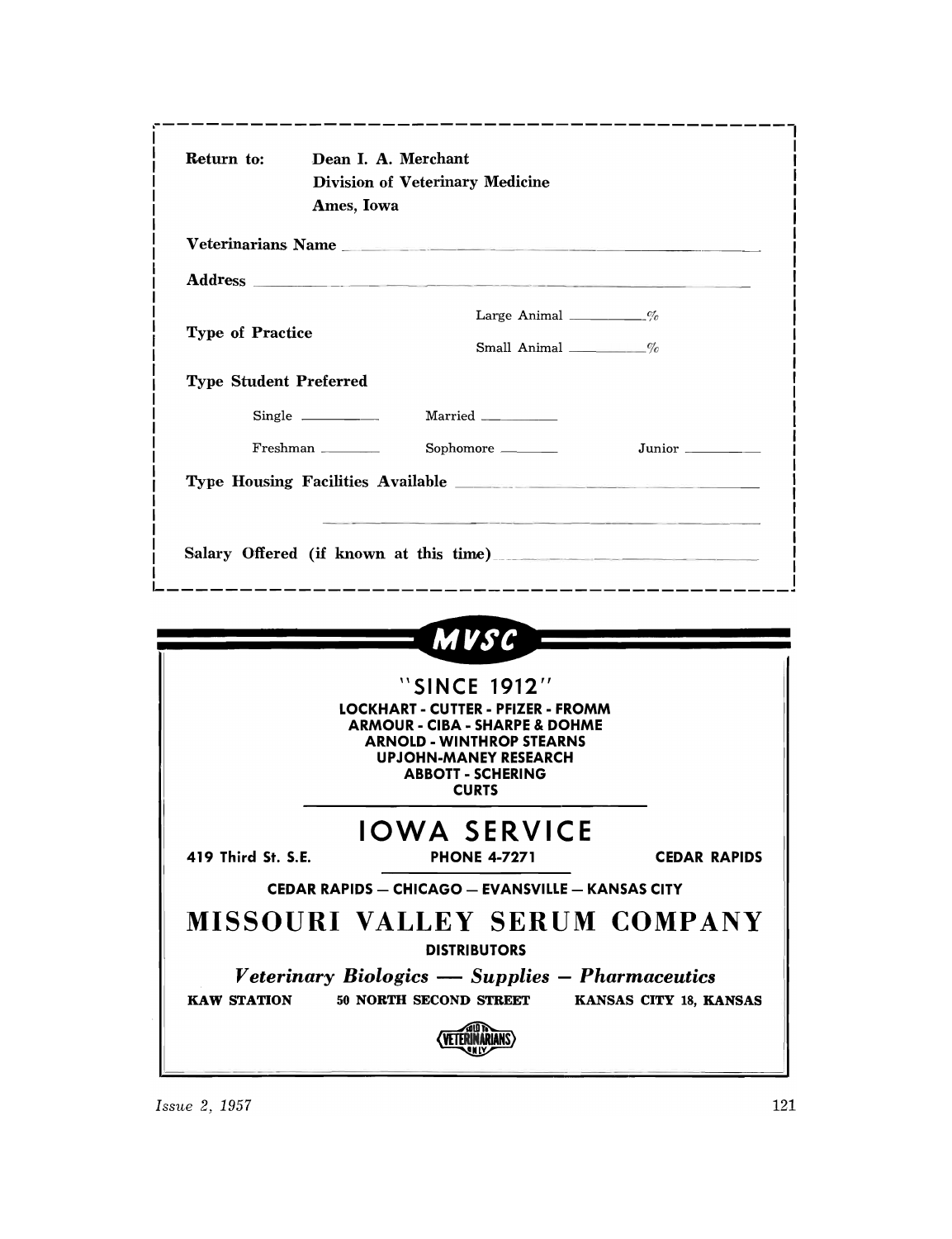# PRESIDENT KESTER VISITS JR. AVMA

Great Hall, Memorial Union, was the site of a special meeting of the Iowa State Student Chapter of the American Veterinary Medical Association at 4: 00 p. m., Thursday, Jan. 20. The guest speaker, introduced by Dean Merchant, was Gen. Wayne O. Kester, the newly installed president of the national A.V.M.A. General Kester, a graduate of the Kansas State College School of Veterinary Medicine, is also head of the Veterinary Service of the Air Force.

The three main points of General Kester's speech were:

- 1. Effect of your future in the veterinary profession.
- 2. Future in military service for you.
- 3. What the general future may have in store.

General Kester spoke about the important part the A.V.M.A. plays in the advancement of the veterinary profession. He also emphasized the importance of 100 percent membership of all the veterinarians in North America to the A.V.M.A., because all veterinarians benefit from the activities of the organization.

General Kester stated that he doubted that the Veterinary Corps would be abolished as has been advocated by some government personnel. He also stated that veterinarians who are over 26 years of age, or are fathers, or are employed by an essential service, can be deferred from the draft.

Lawrence Birchmier

## PRE-VETERINARY CLUB

On October 6, 1953, the first meeting of the Iowa State College Pre-Veterinary Medicine Club was called to order. Approximately 70 pre-vet students were present for the meeting. The October, 1956, meeting was held with 130 pre-vet students in attendance. Thus, it has become an established fact that since its initial meeting the Pre-Vet Club at Iowa State College has grown in strength and stature.

The Iowa State College Student Chapter of the A.V.M.A. sponsors the Pre-Vet Club. Duly elected members of the club fill the offices of President, Vice President and Secretary. The Pre-Veterinary Medicine Advisory Committee of the Jr. A.V.M.A. assists and supervises the club in its functions.

In 1952, veterinary medicine and preveterinary medical students realized the growing number of pre-vet students



Standing left to right: Dean I. A. Merchant, General Wayne Kester, Charles Rassmussen, Ralph Schwake.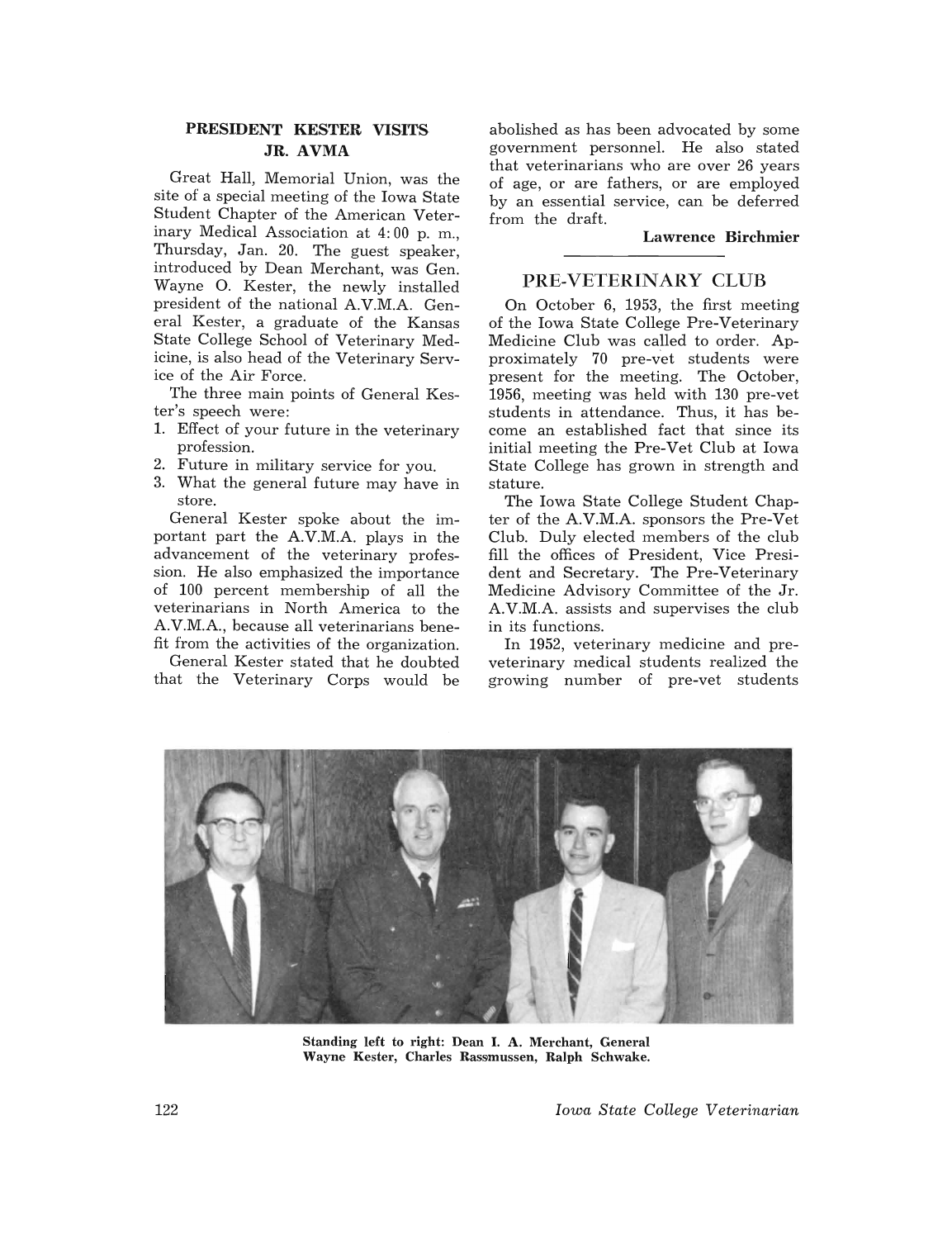needed an organization to consolidate and centralize their interests. With the assistance and approval of the Jr. A.V.M.A. the Pre-Vet Club was established and a constitution drawn up.

The primary objectives of the club are to promote a closer relationship among pre-veterinary students, to promote closer relationships between pre-veterinary students and the Veterinary Medicine Division, to stimulate interest in veterinary medicine, and to offer counseling to preveterinary students by senior college veterinary students.

Members of the Pre-Vet Club have found in the organization a place where they can come and discuss their problems with one another and understand and appreciate the problems which are related to becoming veterinary students. Dean I. A. Merchant welcomes the new pre-vet students at the first fall meeting each year. In so doing, Dean Merchant gets the students started on the right toot from the very beginning. The explanation and reasoning for hard, honest work in pre-veterinary education helps the students realize the true meaning of their work and what is expected of them. In conjunction with the address by Dean Merchant the club members tour the veterinary school and Stange Memorial Clinic and observe at first hand the equipment and buildings so necessary in professional training. Throughout the year at regular meetings guest speakers from the veterinary division staff speak on subjects which bring new and renewed interest to the club members. In conjunction with the lectures, motion pictures of operations and other veterinary work, slide demonstrations and display of instruments and equipment entertain the members on an educational and informative level. Only recently the guest speaker of the meeting was a veterinarian from Turkey who is in this country doing research work.

The club members meet the staff members on an informal basis at the annual Pre-Vet Smoker and are thus able to express their views and ideas about veterinary medicine and in reciprocation staff members explain their understanding of the subject in greater detail than could be accomplished in a speech. Since prevet students are enrolled in the Division of Science and Agriculture the smoker may be the first personal contact many students have with the members of the veterinary medicine staff.

The club, of necessity, was organized to provide pre-vet students with a common meeting ground. From its first meeting the club has made rapid progress in its purposes as stated in the constitution. In addition to the previously mentioned smoker, the club has an annual spring picnic. A social atmosphere is necessary for any thriving group and the annual picnic provides an opportunity for the students to meet each other and their families on a social basis. It is understandable that a certain amount of "professional talk" will be heard at the picnic, but that can be found in almost any meeting, professional or social. Since a considerable number of the club members are married, the annual picnic provides a certain resemblance of family gatherings also.

A booth for Veishea Open House is presented each year by the club. Information of interest to the general public regarding the work and study of a preveterinary student is presented. In this way it is impressed on the public that veterinary medicine is a profession which warrants the highest respect of everyone.

The November, 1956, meeting resolved that a public relations council be established. The formation of the Public Relations Council was necessitated to help the club further present and extend itself on the campus and across the country as a whole. Stimulation of interest in and understanding of the profession of veterinary medicine are necessary. The first big job the council is undertaking is that of contacting other colleges and universities and presenting the ideas of a Pre-Vet Club to them. If clubs are already established at other schools a communicative means between clubs is proposed so that information and club proceedings may be available to other schools. By this